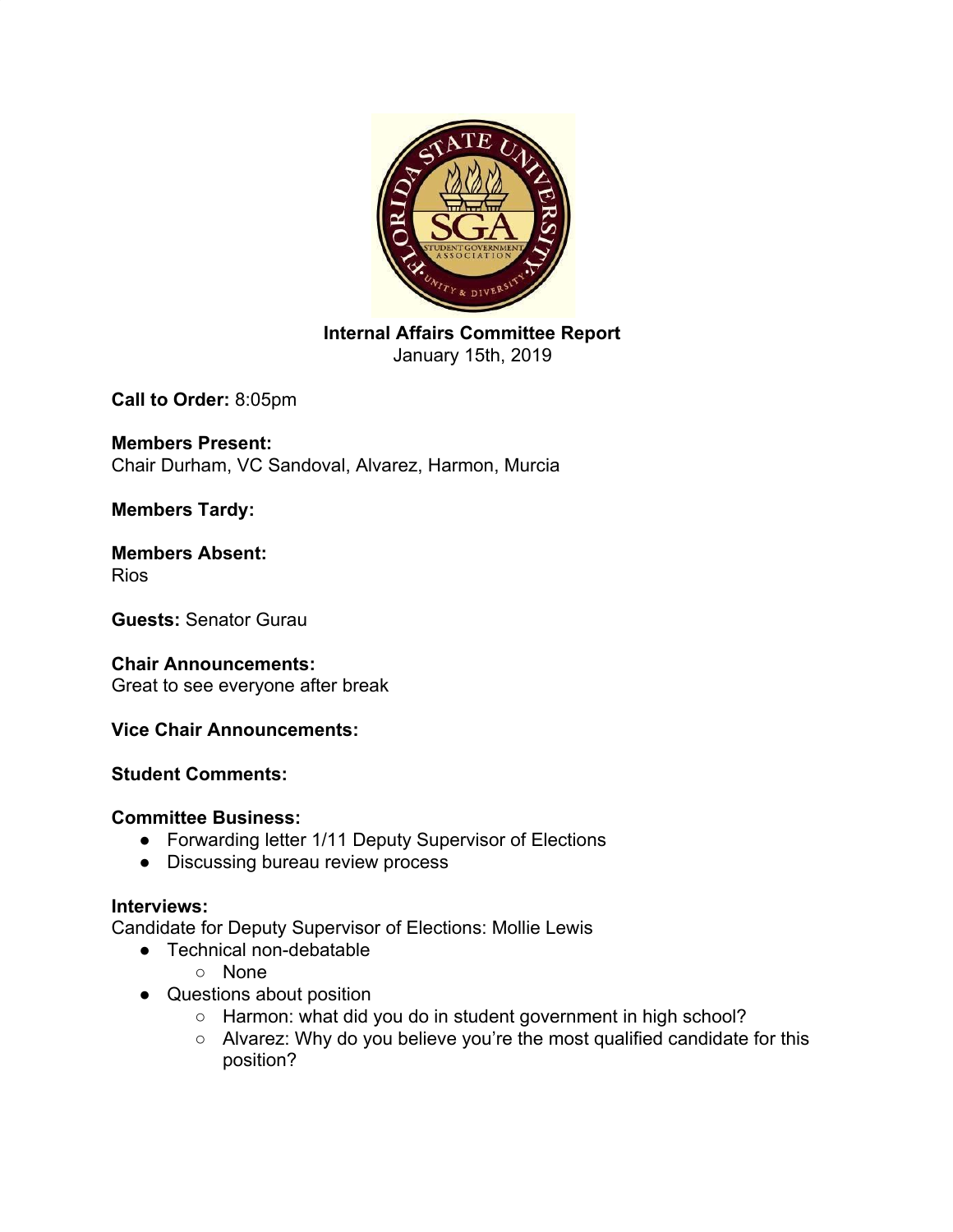- Alvarez: In what way can you ensure you're able to balance involvement, sorority life, and academics?
- $\circ$
- Questions regarding character?
	- Alvarez: Describe an instance where you had conflict with a colleague, how did you overcome it?
	- Durham: What characteristics do you have to fulfil your duties and do well in your position?
	- Sandoval: What characteristics do you have to best pursue the university goal of diversity and inclusion?
- Committee moved to return to the previous round of questioning about position
	- Alvarez: What will you do in your position to increase voter turnout especially among different groups on campus?
- Deliberations
	- She is a freshman so she has little experience on campus or in SGA, give benefit of the doubt
	- Unoriginal ideas for the position
	- Neither very impressive nor unimpressive
	- Given the nature of the position, she will experience a learning curve but she seems dedicated
	- Her interview style is unpolished
- Voting
	- Yes: Harmon, Sandoval
	- No: Alvarez, Murcia
	- Abstentions: None
	- Chair Durham breaks the tie, candidate does pass

# **Five minute break**

Discussing Bureau Review Process

- Bureaus: CPE, OEI, OGA, IRHC, OSL, OSS, and SCURC
- Bureaus will present to us what they've been doing
- IA's responsibility is to determine if they have been following statute and their duties, and to recommend to the senate if they should continue to exist
- Committee moves to add the following five questions to the bureau review process questionnaire by acclamation
	- What is the history of your organization and why are you passionate about it?
	- How are you supporting the mission of student government?
	- How is the organizational side of the bureau?
	- What are you doing/have done better the student body and SGA through funding? And all around?
	- What was your most successful event, what was it about?

## **Old Business:**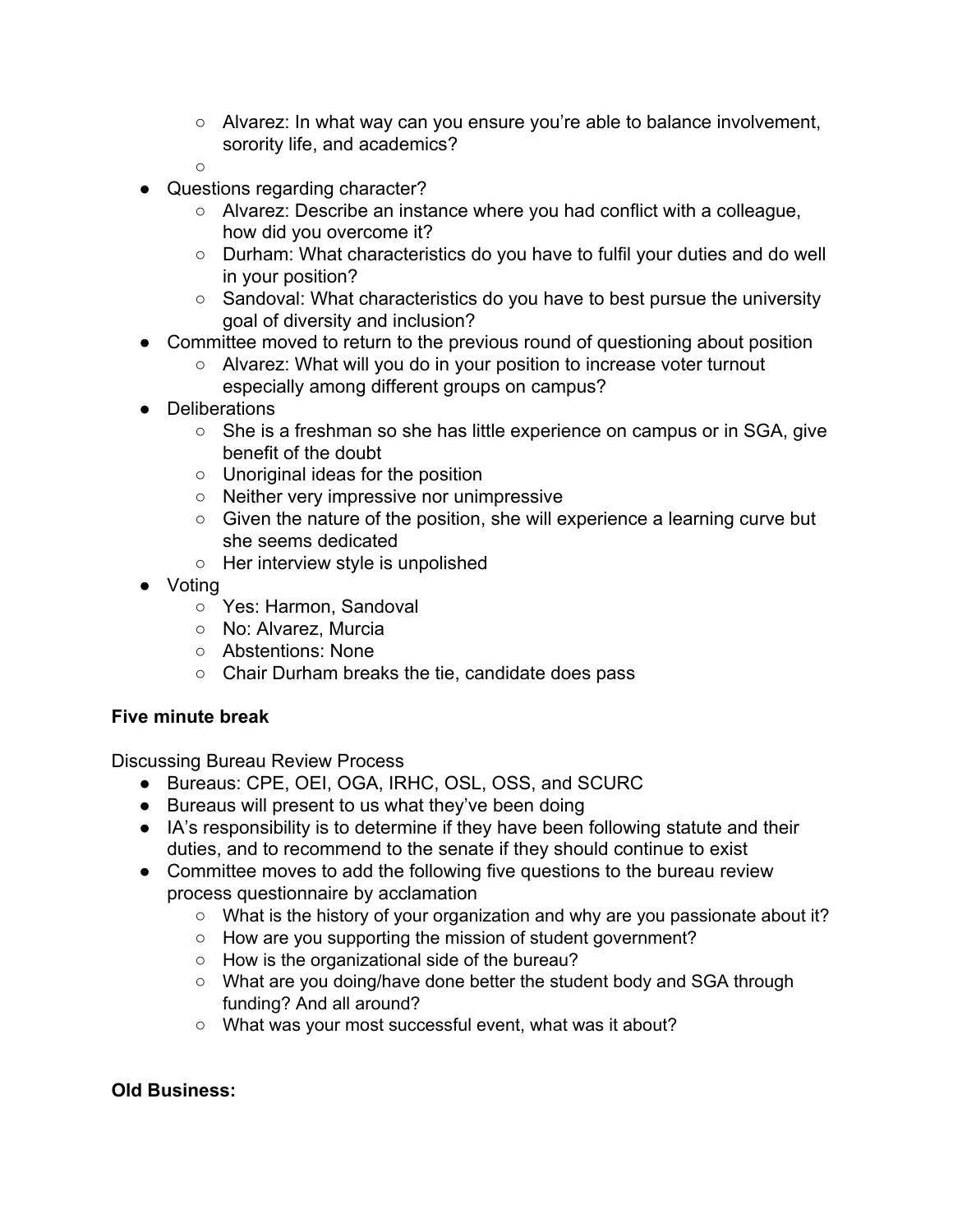**New Business:**

**Unfinished Business:**

**Other Announcements:**

**Date and Time of Next Meeting:** Next Tuesday 8pm Thagard 401

**Adjourned:** 9:41pm